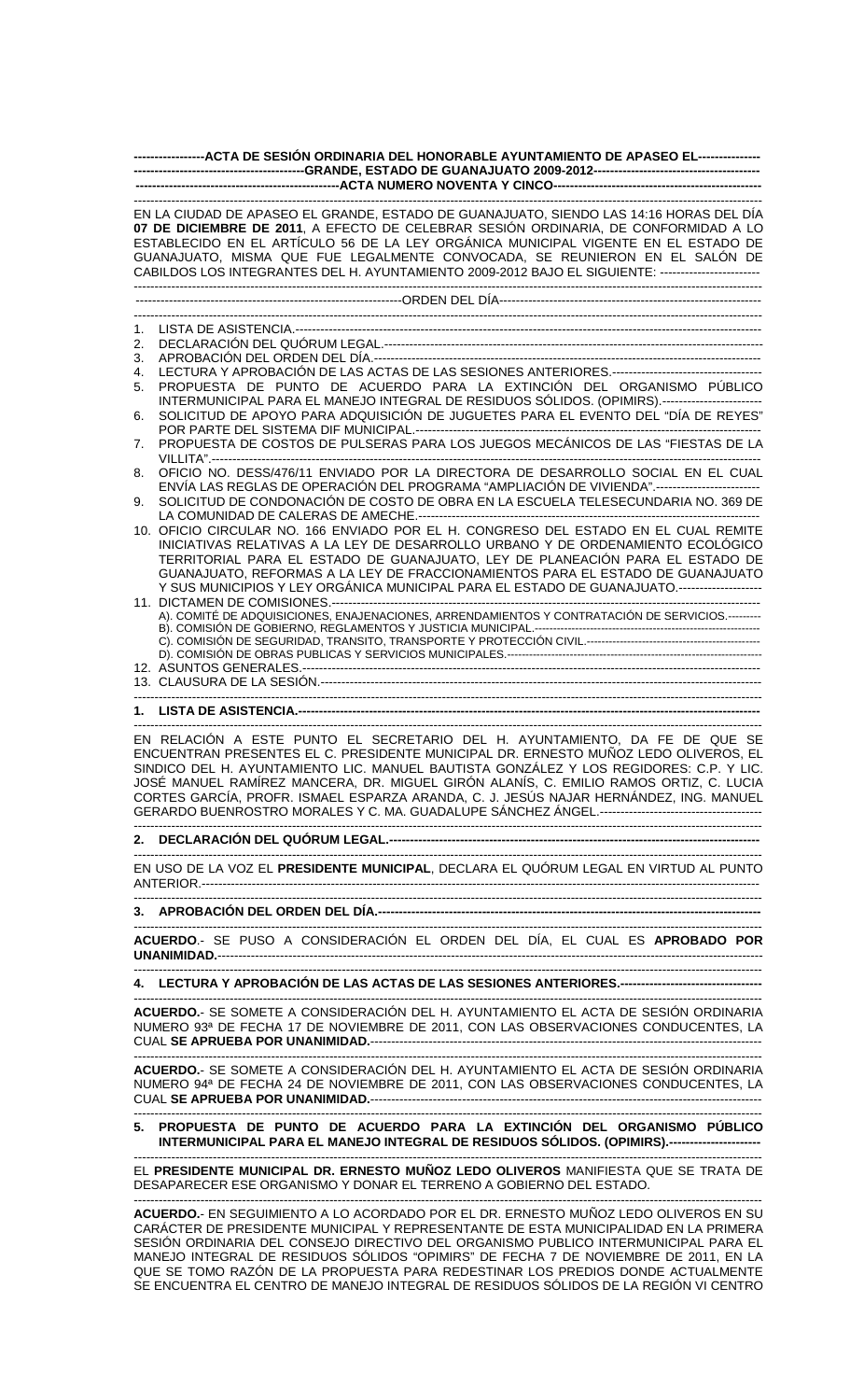ESTA, IDENTIFICADO BAJO LAS SIGLAS "CEMIRS", Y EN ATENCIÓN A LO CONVENIDO EN LA SEGUNDA SESIÓN ORDINARIA DEL CONSEJO DIRECTIVO DEL "OPIMIRS" CELEBRADA EN FECHA 23 DE NOVIEMBRE DE 2011, EN LA QUE EN SU PUNTO VI SE ACEPTARON LOS PUNTOS DE ACUERDO DE LA SUPRAINDICADA SESIÓN DE FECHA 7 DE NOVIEMBRE DE 2011, SE SOMETE A CONSIDERACIÓN DE LOS MIEMBROS DE ESTE H. AYUNTAMIENTO LA MOCIÓN PARA QUE EL PRESIDENTE MUNICIPAL EXTERNE SU VOLUNTAD DE DAR TERMINADA LA PARTICIPACIÓN DE ESTE MUNICIPIO DE APASEO EL GRANDE, GTO; EN LOS SIGUIENTES INSTRUMENTOS:

**A).** CONVENIO DE COORDINACIÓN ADMINISTRATIVA CELEBRADO EN FECHA 28 DE JUNIO DE 2002 ENTRE EL INSTITUTO DE ECOLOGÍA DEL ESTADO Y LOS AYUNTAMIENTOS DE APASEO EL ALTO, GTO; APASEO EL GRANDE, GTO; CELAYA, GTO; COMONFORT, GTO; CORTAZAR, GTO; SANTA CRUZ DE JUVENTINO ROSAS, GTO; Y TARIMORO, GTO; CON EL PROPÓSITO DE COORDINARSE Y ASOCIARSE PARA LLEVAR A CABO LAS ACCIONES NECESARIAS PARA LA APLICACIÓN Y SEGUIMIENTO DEL PROGRAMA "MANEJO INTEGRAL DE RESIDUOS SÓLIDOS MUNICIPALES NO PELIGROSOS EN LA REGIÓN VI LAJA BAJÍO", MEDIANTE LA CONSTRUCCIÓN Y EQUIPAMIENTO DE UN RELLENO SANITARIO REGIONAL, DOS ESTACIONES DE TRANSFERENCIA Y UN CENTRO DE ELABORACIÓN DE COMPOSTA QUE DARÁN SERVICIO DE DISPOSICIÓN DE RESIDUOS SÓLIDOS MUNICIPALES A LOS MUNICIPIOS DE REFERENCIA;

**B).** REGLAS DE OPERACIÓN DEL CONVENIO DE COORDINACIÓN ADMINISTRATIVA DE FECHA 28 DE JUNIO DE 2002 INDICANDO EN EL INCISO QUE ANTECEDE; Y

**C).** CONVENIO DE ASOCIACIÓN Y COORDINACIÓN INTERMUNICIPAL DE FECHA 4 DE JULIO DE 2005, PUBLICADO EN EL EJEMPLAR NO. 206, SEGUNDA PARTE DEL PERIÓDICO OFICIAL DEL GOBIERNO DEL ESTADO DE GUANAJUATO EN FECHA 27 DE DICIEMBRE DE 2005, CELEBRADO ENTRE EL MUNICIPIO DE APASEO EL GRANDE, GTO; Y LOS MUNICIPIOS DE APASEO EL ALTO, GTO; CELAYA, GTO; COMONFORT, GTO; CORTAZAR, GTO; SANTA CRUZ DE JUVENTINO ROSAS, GTO; TARIMORO, GTO; Y VILLAGRÁN, GTO; CON EL OBJETO DE BRINDAR UNA EFICAZ PRESTACIÓN DEL SERVICIO PUBLICO DE TRATAMIENTO Y DISPOSICIÓN FINAL DE RESIDUOS SÓLIDOS, ASÍ COMO LA CREACIÓN DE UN ORGANISMO PARAMUNICIPAL CON EL OBJETO DE LLEVAR A CABO LA PRESTACIÓN DEL SERVICIO PUBLICO ANTES INDICADO.

LO ANTERIOR HABIDA CUENTA DE LA INTENCIÓN DE LOS MIEMBROS DEL ORGANISMO PUBLICO INTERMUNICIPAL PARA EL MANEJO INTEGRAL DE RESIDUOS SÓLIDOS "OPIMIRS" DE REDESTINAR LOS TERRENOS QUE ACTUALMENTE OCUPA EL CENTRO DE MANEJO INTEGRAL DE RESIDUOS SÓLIDOS DE LA REGIÓN VI CENTRO ESTE "CEMIRS" PARA LA EDIFICACIÓN DE UN CENTRO EDUCATIVO DE NIVEL SUPERIOR (UNIVERSIDAD) DE IMPACTO REGIONAL A CARGO DE LA SECRETARIA DE EDUCACIÓN DEL ESTADO DE GUANAJUATO O AQUELLOS QUE EN SU CONJUNTO SE DETERMINEN ENTRE ESTE MUNICIPIO DE APASEO EL GRANDE, GTO; Y EL PODER EJECUTIVO DEL ESTADO DE GUANAJUATO PARA LA CONSECUCIÓN DEL INTERÉS PUBLICO.

## **UNA VEZ DISCUTIDAS Y ANALIZADAS LAS PROPUESTAS INDICADAS EN LOS INCISOS A), B) Y C) DEL PRESENTE PUNTO DEL ORDEN DEL DÍA, LOS MIEMBROS DE ESTE H. AYUNTAMIENTO ACUERDAN:**

**PRIMERO**.- DAR POR TERMINADA SU PARTICIPACIÓN DEL MUNICIPIO DE APASEO EL GRANDE, GTO; EN LOS INSTRUMENTOS SEÑALADOS EN LOS INCISOS A), B) Y C) DEL PRESENTE PUNTO DE ACUERDO.

**SEGUNDO**.- AUTORIZAR AL C. PRESIDENTE MUNICIPAL PARA QUE EN SU CALIDAD DE REPRESENTANTE DE ESTE MUNICIPIO COMPAREZCA ANTE EL CONSEJO DIRECTIVO DEL ORGANISMO PUBLICO INTERMUNICIPAL PARA EL MANEJO INTEGRAL DE RESIDUOS SÓLIDOS "OPIMIRS", PARA INFORMAR A DICHO ÓRGANO COLEGIADO DE LA DETERMINACIÓN QUE SOBRE EL PARTICULAR FUE ALCANZADA POR ESTE H. AYUNTAMIENTO EN LA PRESENTE SESIÓN Y CONSECUENTEMENTE SE MANIFIESTE A FAVOR DE QUE SE PROCEDA A LA REALIZACIÓN DE LOS ACTOS JURÍDICOS TENDIENTES A:

**1.**- FINIQUITAR EL CONVENIO DE COORDINACIÓN ADMINISTRATIVA CELEBRADO EN FECHA 28 DE JUNIO DE 2002, A QUE HACE REFERENCIA EL INCISO A) DEL PRESENTE PUNTO DE ACUERDO; Y

**2**.- FINIQUITAR REGLAS DE OPERACIÓN DEL CONVENIO DE COORDINACIÓN ADMINISTRATIVA DE FECHA 28 DE JUNIO DE 2002 A QUE HACE ALUSIÓN EL INCISO B) DEL PRESENTE PUNTO DE ACUERDO; Y

**3**.- FINIQUITAR EL CONVENIO DE ASOCIACIÓN Y COORDINACIÓN INTERMUNICIPAL DE FECHA 4 DE JULIO DE 2005, PUBLICADO EN EL EJEMPLAR NO. 206, SEGUNDA PARTE DEL PERIÓDICO OFICIAL DEL GOBIERNO DEL ESTADO DE GUANAJUATO EN FECHA 27 DE DICIEMBRE DE 2005, A QUE ALUDE EL INCISO C) DEL PRESENTE PUNTO DE ACUERDO.

**4.**- AUTORIZAR LA REALIZACIÓN DE LOS ACTOS NECESARIOS PARA LLEVAR A CABO EL CAMBIO DE DESTINO DE LOS PREDIOS DONDE ACTUALMENTE SE ENCUENTRA EL CENTRO DE MANEJO INTEGRAL DE RESIDUOS SÓLIDOS DE LA REGIÓN VI CENTRO ESTE, IDENTIFICADO BAJO LAS SIGLAS "CEMIRS".

**5**.- AUTORIZAR LA PROPUESTA DE EXTINCIÓN DE ORGANISMO PÚBLICO INTERMUNICIPAL PARA EL MANEJO INTEGRAL DE RESIDUOS SÓLIDOS IDENTIFICADO CON LAS SIGLAS "OPIMIRS".

**6.-** SOLICITAR AL CONSEJO DIRECTIVO DEL ORGANISMO PUBLICO INTERMUNICIPAL PARA EL MANEJO INTEGRAL DE RESIDUOS SÓLIDOS "OPIMIRS" LA EJECUCIÓN DE LOS ACTOS CONTEMPLADOS EN EL PUNTO VI DEL ACTA DE LA SEGUNDA SESIÓN ORDINARIA DEL CONSEJO DIRECTIVO DEL "OPIMIRS" CELEBRADA EN FECHA 23 DE NOVIEMBRE DE 2011, PREVIA DETERMINACIÓN DEL ACTIVO Y PASIVO DEL PROPIO "OPIMIRS", ASÍ COMO LA APROBACIÓN DE LAS MEDIDAS NECESARIAS PARA EL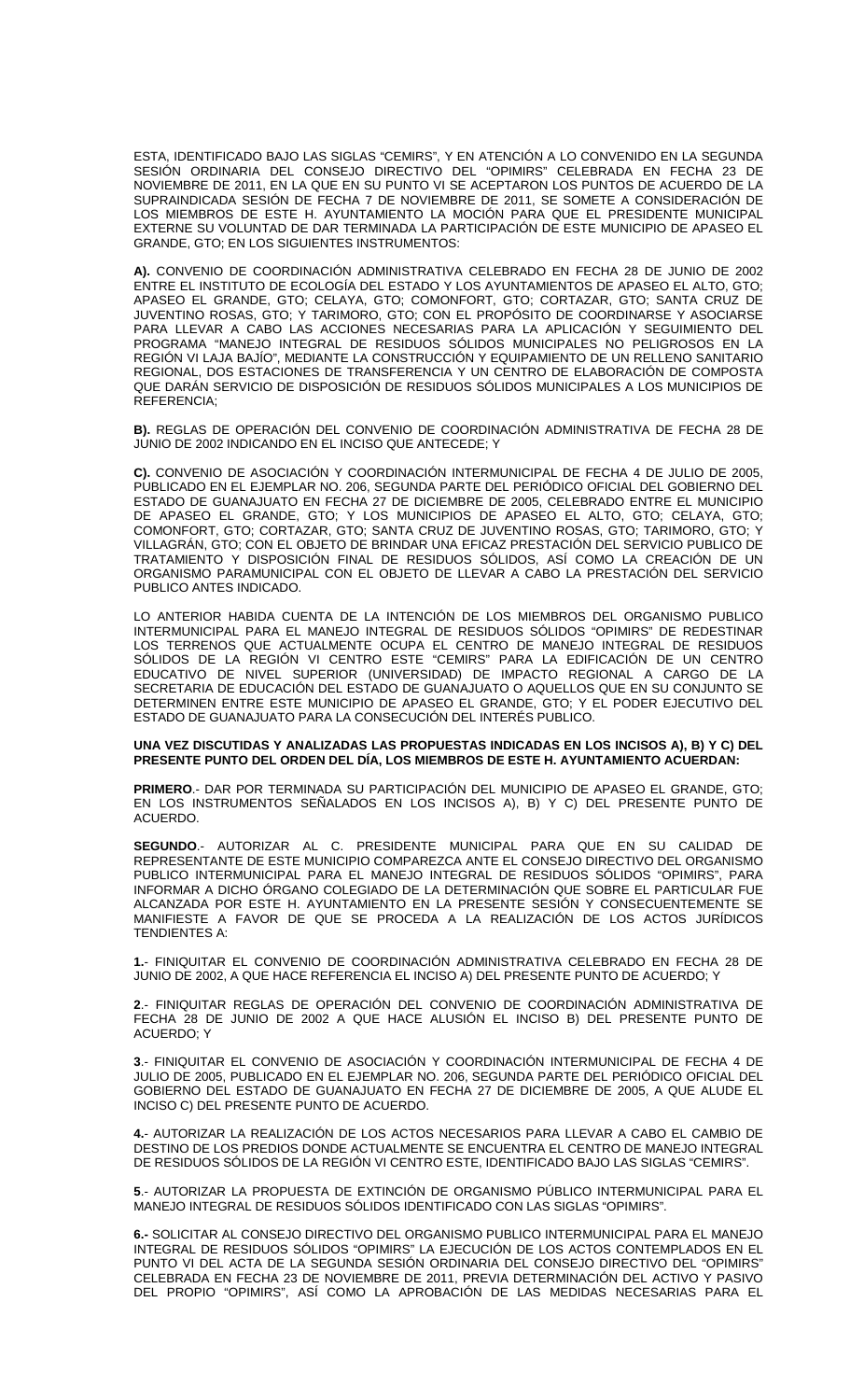CUMPLIMIENTO DE LAS OBLIGACIONES Y CARGAS FISCALES DEL MISMO QUE ESTUVIEREN PENDIENTES DE CUMPLIR O QUE DEBAN DE EJECUTARSE A FIN DE ESTAR EN CONDICIONES DE EXTINGUIR EL ORGANISMO PUBLICO INTERMUNICIPAL PARA EL MANEJO INTEGRAL DE RESIDUOS SÓLIDOS Y CAMBIAR DESTINO DE LOS TERRENOS EN LOS QUE ACTUALMENTE SE ENCUENTRA UBICADO EL CENTRO DE MANEJO INTEGRAL DE RESIDUOS SÓLIDOS DE LA REGIÓN VI CENTRO ESTE, IDENTIFICADO BAJO LAS SIGLAS "CEMIRS".

**7**.- CELEBRAR CON EL PODER EJECUTIVO DEL ESTADO DE GUANAJUATO UN CONVENIO DE COORDINACIÓN Y REASIGNACIÓN DE LOS TERRENOS EN LOS CUALES ACTUALMENTE SE ENCUENTRA UBICADO EL CENTRO DE MANEJO INTEGRAL DE RESIDUOS SÓLIDOS DE LA REGIÓN CENTRO ESTE "CEMIRS", EJECUTANDO LAS ACCIONES QUE SEAN NECESARIAS PARA CONCRETAR EL TRAMITE DE EXPROPIACIÓN ANTE LAS AUTORIDADES CONDUCENTES, A FIN DE QUE DICHA SUPERFICIE SEA DESTINADA A LA CONSTRUCCIÓN DE UN CENTRO EDUCATIVO DE NIVEL SUPERIOR (UNIVERSIDAD) DE IMPACTO REGIONAL A CARGO DE LA SECRETARIA DE EDUCACIÓN DEL ESTADO DE GUANAJUATO O AQUELLOS QUE EN SU CONJUNTO SE DETERMINEN CON EL PODER EJECUTIVO DEL ESTADO DE GUANAJUATO PARA LA CONSECUCIÓN DEL INTERÉS PUBLICO. **SE APRUEBA POR UNANIMIDAD.---**

## ------------------------------------------------------------------------------------------------------------------------------------------------------- **6. SOLICITUD DE APOYO PARA ADQUISICIÓN DE JUGUETES PARA EL EVENTO DEL "DÍA DE REYES" POR PARTE DEL SISTEMA DIF MUNICIPAL.----------------------------------------------------------------------------------**

------------------------------------------------------------------------------------------------------------------------------------------------------- **ACUERDO.**- SE AUTORIZA QUE DE LA PARTIDA NO. 5.1.3.8.3811 "GASTOS DE CEREMONIAL DEL H. AYUNTAMIENTO" SE EFECTUÉ EL GASTO PARA LA ADQUISICIÓN DE JUGUETES PARA EL EVENTO DEL "DÍA DE REYES" POR LA CANTIDAD DE \$ 42,000.00 (CUARENTA Y DOS MIL PESOS 00/100M.N.) IVA INCLUIDO Y QUE LA ENTREGA DE LOS MISMOS SE ORGANICE EN COORDINACIÓN CON EL SISTEMA DIF MUNICIPAL. SE APRUEBA POR UNANIMIDAD.---------------

------------------------------------------------------------------------------------------------------------------------------------------------------- **7. PROPUESTA DE COSTOS DE PULSERAS PARA LOS JUEGOS MECÁNICOS DE LAS "FIESTAS DE LA VILLITA".---**

------------------------------------------------------------------------------------------------------------------------------------------------------- LA **OFICIAL MAYOR LIC. VIRGINIA ARIAS MARTÍNEZ**, DA UNA EXPLICACIÓN AL RESPECTO.------------------

------------------------------------------------------------------------------------------------------------------------------------------------------- **ACUERDO.**- SE APRUEBA QUE EL COSTO DE LAS PULSERAS PARA INGRESO A LOS JUEGOS MECÁNICOS DE LAS "FIESTAS DE LA VILLITA 2011" A CELEBRARSE DEL 09 AL 14 DE DICIEMBRE DEL<br>AÑO EN CURSO, SEA POR LA CANTIDAD DE \$ 35.00 (TREINTA Y CINCO PESOS 00/100M.N.) SE AÑO EN CURSO, SEA POR LA CANTIDAD DE \$ 35.00 (TREINTA Y CINCO PESOS 00/100M.N.) **APRUEBA POR UNANIMIDAD.----**

------------------------------------------------------------------------------------------------------------------------------------------------------- **8. OFICIO NO. DESS/476/11 ENVIADO POR LA DIRECTORA DE DESARROLLO SOCIAL EN EL CUAL ENVÍA LAS REGLAS DE OPERACIÓN DEL PROGRAMA "AMPLIACIÓN DE VIVIENDA".----------------------** 

------------------------------------------------------------------------------------------------------------------------------------------------------- LA **DIRECTORA DE DESARROLLO SOCIAL LIC. KATYA SOTO ESCAMILLA**, PROPORCIONA UNA EXPLICACIÓN SOBRE EL PUNTO.-------------------------------------------------------------------------------------------------------

-------------------------------------------------------------------------------------------------------------------------------------------------------

**ACUERDO.**- SE APRUEBA LAS REGLAS DE OPERACIÓN DEL PROGRAMA "AMPLIACIÓN DE VIVIENDA" PRESENTADAS POR LA DIRECCIÓN DE DESARROLLO SOCIAL, CON LAS OBSERVACIONES CONDUCENTES Y CON LA CONDICIONANTE DE QUE LOS BENEFICIADOS SE INSCRIBAN O ESTÉN INSCRITOS EN EL CATASTRO MUNICIPAL Y SE COORDINEN CON LA DIRECCIÓN DE OBRAS PUBLICAS PARA LA CONSTRUCCIÓN DE LAS VIVIENDAS. **SE APRUEBA POR UNANIMIDAD.**---------------------------------

## ------------------------------------------------------------------------------------------------------------------------------------------------------- **9. SOLICITUD DE CONDONACIÓN DE COSTO DE OBRA EN LA ESCUELA TELESECUNDARIA NO. 369 DE LA COMUNIDAD DE CALERAS DE AMECHE.---**

------------------------------------------------------------------------------------------------------------------------------------------------------- EL **SÍNDICO DEL H. AYUNTAMIENTO LIC. MANUEL BAUTISTA GONZÁLEZ**, SUGIERE QUE ESTO PASE A LA COMISIÓN DE EDUCACIÓN Y QUE ELLOS DETERMINEN.-----------------------------------------------------------------

------------------------------------------------------------------------------------------------------------------------------------------------------- LA **DIRECTORA DE DESARROLLO SOCIAL LIC. KATYA SOTO ESCAMILLA**, HACE EL COMENTARIO DE QUE TODAS LAS ESCUELAS HAN HECHO UN ESFUERZO POR PAGAR Y SERIA CONVENIENTE VALORAR EL ANTECEDENTE DE OTRAS ESCUELAS.---------------------------------------------------------------------------

------------------------------------------------------------------------------------------------------------------------------------------------------- EL **REGIDOR ING. MANUEL GERARDO BUENROSTRO MORALES**, DICE QUE NO ES TAN JUSTO QUE SE ASIGNE DINERO MUNICIPAL PARA UNA OBRA EN UNA ESCUELA PROPIEDAD DEL ESTADO Y QUE ELLOS NO COOPEREN.--------------------------------------------------------------------------------------------------------------------- -------------------------------------------------------------------------------------------------------------------------------------------------------

**ACUERDO.**- SE APRUEBA QUE LA SOLICITUD DE CONDONACIÓN DE COSTO DE OBRA EN LA ESCUELA TELESECUNDARIA NO. 369 DE LA COMUNIDAD DE CALERAS DE AMECHE, PASE A LA COMISIÓN DE EDUCACIÓN, CULTURA, RECREACIÓN Y DEPORTE PARA SU ANÁLISIS Y POSTERIOR DICTAMEN. **SE APRUEBA POR UNANIMIDAD.----**

------------------------------------------------------------------------------------------------------------------------------------------------------- **10. OFICIO CIRCULAR NO. 166 ENVIADO POR EL H. CONGRESO DEL ESTADO EN EL CUAL REMITE INICIATIVAS RELATIVAS A LA LEY DE DESARROLLO URBANO Y DE ORDENAMIENTO ECOLÓGICO TERRITORIAL PARA EL ESTADO DE GUANAJUATO, LEY DE PLANEACIÓN PARA EL ESTADO DE GUANAJUATO, REFORMAS A LA LEY DE FRACCIONAMIENTOS PARA EL ESTADO DE GUANAJUATO Y SUS MUNICIPIOS Y LEY ORGÁNICA MUNICIPAL PARA EL ESTADO DE GUANAJUATO.--**

------------------------------------------------------------------------------------------------------------------------------------------------------- **ACUERDO.**- SE APRUEBA QUE EL OFICIO CIRCULAR NO. 166 ENVIADO POR EL H. CONGRESO DEL ESTADO EN EL CUAL REMITE INICIATIVAS RELATIVAS A LA LEY DE DESARROLLO URBANO Y DE ORDENAMIENTO ECOLÓGICO TERRITORIAL PARA EL ESTADO DE GUANAJUATO, LEY DE PLANEACIÓN PARA EL ESTADO DE GUANAJUATO, REFORMAS A LA LEY DE FRACCIONAMIENTOS PARA EL ESTADO DE GUANAJUATO Y SUS MUNICIPIOS Y LEY ORGÁNICA MUNICIPAL PARA EL ESTADO DE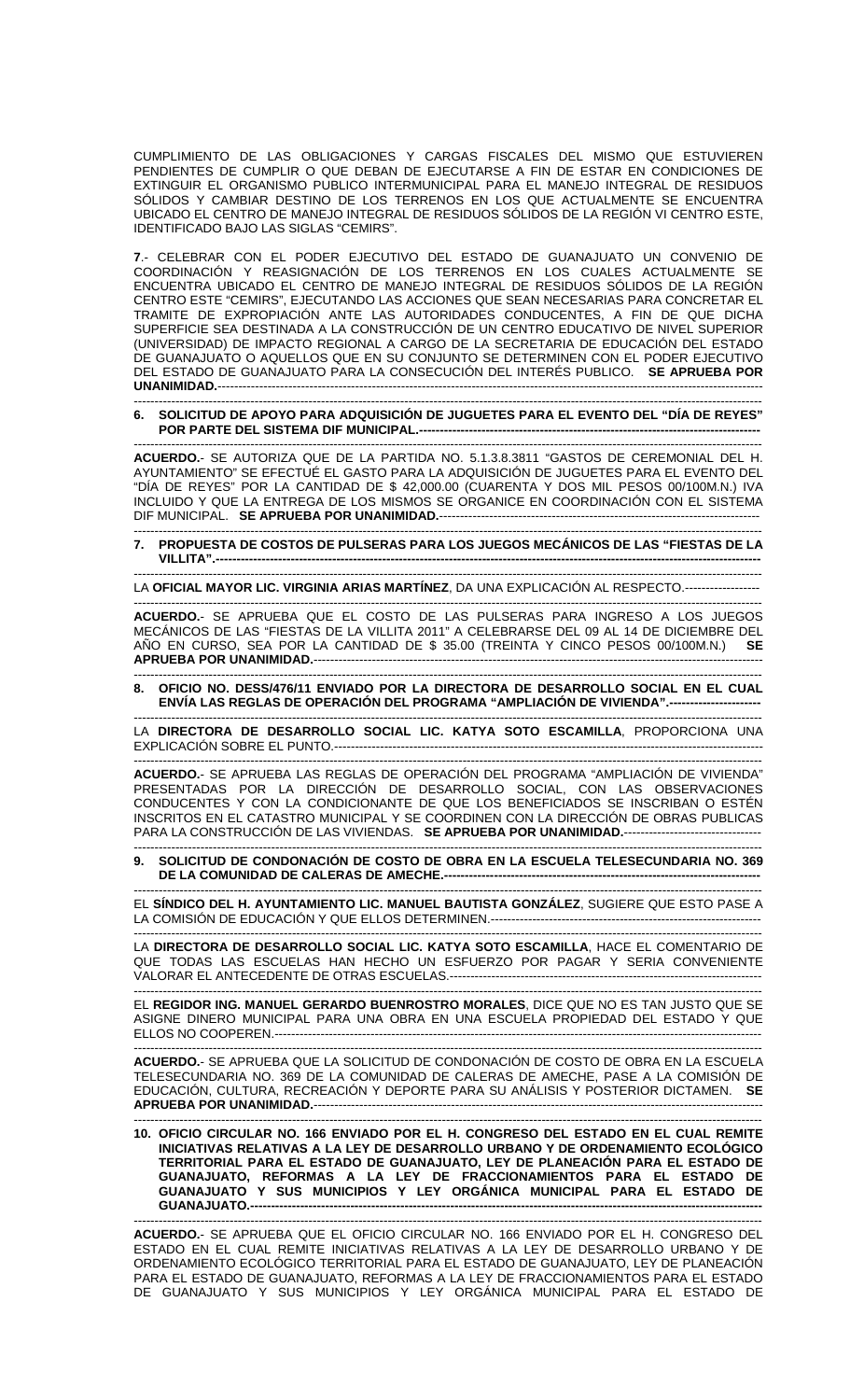GUANAJUATO, PASE A LA COMISIÓN DE DESARROLLO URBANO Y PRESERVACIÓN ECOLÓGICA PARA SU ANÁLISIS. **SE APRUEBA POR UNANIMIDAD.**--------------------------------------------------------------------------------

| A). COMITÉ DE ADQUISICIONES, ENAJENACIONES, ARRENDAMIENTOS Y CONTRATACIÓN DE SERVICIOS.------- |
|------------------------------------------------------------------------------------------------|
|                                                                                                |
|                                                                                                |
|                                                                                                |
|                                                                                                |

------------------------------------------------------------------------------------------------------------------------------------------------------- **A). COMITÉ DE ADQUISICIONES, ENAJENACIONES, ARRENDAMIENTOS Y CONTRATACIÓN DE**  SERVICIOS.-

------------------------------------------------------------------------------------------------------------------------------------------------------- **1**.- EL **SECRETARIO DEL H. AYUNTAMIENTO LIC. JUAN ANTONIO GARCÍA OLIVEROS**, DA LECTURA AL ACTA NO. 45ª DE FECHA 29 DE NOVIEMBRE DE 2011, DEL COMITÉ DE ADQUISICIONES, ENAJENACIONES, ARRENDAMIENTOS Y CONTRATACIÓN DE SERVICIOS DEL MUNICIPIO DE APASEO EL GRANDE, GTO., EN LAS CUALES SE APROBARON LOS SIGUIENTES ACUERDOS: **45.I .-** ANALIZADAS Y DISCUTIDAS LAS COTIZACIONES PRESENTADAS, ÉSTE COMITÉ APRUEBA POR UNANIMIDAD AUTORIZAR A LA DIRECCIÓN DE SERVICIOS GENERALES Y ECOLOGÍA A ADQUIRIR CON EL PROVEEDOR **ESPERANZA JAIMES SANTANA** LO SIGUIENTE: 4 (CUATRO) FOCO A/METÁLICO 1000W A UN COSTO DE \$ 1,040.00 (MIL CUARENTA PESOS 00/100 MN) MAS 16% DE IVA \$ 166.40 (CIENTO SESENTA Y SEIS PESOS 40/100 MN) DANDO UN TOTAL DE \$ 1,206.40 (MIL DOSCIENTOS SEIS PESOS 40/100 MN), 4 (CUATRO) FOCO A/METÁLICO 400W A UN COSTO DE \$ 452.00 (CUATROCIENTOS CINCUENTA Y DOS PESOS 00/100 MN) MAS 16% DE IVA \$ 72.32 (SETENTA Y DOS PESOS 32/100 MN) DANDO UN TOTAL DE \$ 524.32 (QUINIENTOS VEINTICUATRO PESOS 32/100 MN), 4 (CUATRO) BALASTRO A/METÁLICO 1000W 220V SOLA BASIC A UN COSTO DE \$ 2,680.00 (DOS MIL SEISCIENTOS OCHENTA PESOS 00/100 MN) MAS 16% DE IVA \$ 428.80 (CUATROCIENTOS VEINTIOCHO PESOS 80/100 MN) DANDO UN TOTAL DE \$ 3,108.80 (TRES MIL CIENTO OCHO PESOS 80/100 MN), 4 (CUATRO) BALASTRO A/METÁLICO 400W 220V SOLA BASIC A UN COSTO DE \$ 1,352.00 (MIL TRESCIENTOS CINCUENTA Y DOS PESOS 00/100 MN) MAS 16% DE IVA \$ 216.32 (DOSCIENTOS DIECISÉIS PESOS 32/100 MN) DANDO UN TOTAL DE \$ 1,568.32 (MIL QUINIENTOS SESENTA Y OCHO PESOS 32/100 MN), 300 (TRESCIENTOS) BALASTRO V/SODIO 100W 127/220V SOLA BASIC A UN COSTO DE \$ 82,500.00 (OCHENTA Y DOS MIL QUINIENTOS PESOS 00/100 MN) MAS 16% DE IVA \$ 13,200.00 (TRECE MIL DOSCIENTOS PESOS 00/100 MN) DANDO UN TOTAL DE \$ 95,700.00 (NOVENTA Y CINCO MIL SETECIENTOS PESOS 00/100 MN), 10 (DIEZ) BALASTRO V/SODIO 70W 127/220V SOLA BASIC A UN COSTO DE \$ 3,250.00 (TRES MIL DOSCIENTOS CINCUENTA PESOS 00/100 MN) MAS 16% DE IVA \$ 520.00 (QUINIENTOS VEINTE PESOS 00/100 MN) DANDO UN TOTAL DE \$ 3,770.00 (TRES MIL SETECIENTOS SETENTA PESOS 00/100 MN), 50 (CINCUENTA) BALASTRO A/METÁLICO 175W 127/220V SOLA BASIC A UN COSTO DE \$ 13,700.00 (TRECE MIL SETECIENTOS PESOS 00/100 MN) MAS 16% DE IVA \$ 2,192.00 (DOS MIL CIENTO NOVENTA Y DOS PESOS 00/100 MN) DANDO UN TOTAL DE \$ 15,892.00 (QUINCE MIL OCHOCIENTOS NOVENTA Y DOS PESOS 00/100 MN), 1000 (MIL) FOCOS V/SODIO 100W A UN COSTO DE \$ 54,000.00 (CINCUENTA Y CUATRO MIL PESOS 00/100 MN) MAS 16% DE IVA \$ 8,640.00 (OCHO MIL SEISCIENTOS CUARENTA PESOS 00/100 MN) DANDO UN TOTAL DE \$ 62,640.00 (SESENTA Y DOS MIL SEISCIENTOS CUARENTA PESOS 00/100 MN), 300 (TRESCIENTOS) FOCO V/SODIO 70W A UN COSTO DE \$ 16,200.00 (DIECISÉIS MIL DOSCIENTOS PESOS 00/100 MN) MAS 16% DE IVA \$ 2,592.00 (DOS MIL QUINIENTOS NOVENTA Y DOS PESOS 00/100 MN) DANDO UN TOTAL DE \$ 18,792.00 (DIECIOCHO MIL SETECIENTOS NOVENTA Y DOS PESOS 00/100 MN), 50 (CINCUENTA) FOCO A/METÁLICO 175W A UN COSTO DE \$ 5,650.00 (CINCO MIL SEISCIENTOS CINCUENTA PESOS 00/100 MN) MAS 16% DE IVA \$ 904.00 (NOVECIENTOS CUATRO PESOS 00/100 MN) DANDO UN TOTAL DE \$ 6,554.00 (SEIS MIL QUINIENTOS CINCUENTA Y CUATRO PESOS 00/100 MN), 400 (CUATROCIENTAS) FOTOCELDA 127V A UN COSTO DE \$ 13,800.00 (TRECE MIL OCHOCIENTOS PESOS 00/100 MN) MAS 16% DE IVA \$ 2,208.00 (DOS MIL DOSCIENTOS OCHO PESOS 00/100 MN) DANDO UN TOTAL DE \$ 16,008.00 (DIECISÉIS MIL OCHO PESOS 00/100 MN), 400 (CUATROCIENTAS) FOTOCELDA 220V A UN COSTO DE \$ 13,800.00 (TRECE MIL OCHOCIENTOS PESOS 00/100 MN) MAS 16% DE IVA \$ 2,208.00 (DOS MIL DOSCIENTOS OCHO PESOS 00/100 MN) DANDO UN TOTAL DE \$ 16,008.00 DIECISÉIS MIL OCHO PESOS 00/100 MN), 50 (CINCUENTA) BASES P/FOTOCELDA A UN COSTO DE \$ 500.00 (QUINIENTOS PESOS 00/100 MN) MAS 16% DE IVA \$ 80.00 (OCHENTA PESOS 00/100 MN) DANDO UN TOTAL DE \$ 580.00 (QUINIENTOS OCHENTA PESOS 00/100 MN), 1,200 (MIL DOSCIENTOS) M CABLE POT # 14 A UN COSTO DE \$ 8,040.00 (OCHO MIL CUARENTA PESOS 00/100 MN) MAS 16% DE IVA \$ 1,286.40 (MIL DOSCIENTOS OCHENTA Y SEIS PESOS 40/100 MN) DANDO UN TOTAL DE \$ 9,326.40 (NUEVE MIL TRESCIENTOS VEINTISÉIS PESOS 40/100 MN), 1,500 (MIL QUINIENTOS) M CABLE 1+1 CAL 6 A UN COSTO DE \$ 11,505.00 (ONCE MIL QUINIENTOS CINCO PESOS 00/100 MN) MAS 16% DE IVA \$ 1,840.80 (MIL OCHOCIENTOS CUARENTA PESOS 80/100 MN) DANDO UN TOTAL DE \$ 13,345.80 (TRECE MIL TRESCIENTOS CUARENTA Y CINCO PESOS 80/100 MN), 1,500 (MIL QUINIENTOS) M CABLE 2+1 CAL 6 A UN COSTO DE \$ 16,830.00 (DIECISÉIS MIL OCHOCIENTOS TREINTA PESOS 00/100 MN) MAS 16% DE IVA \$ 2,692.80 (DOS MIL SEISCIENTOS NOVENTA Y DOS PESOS 80/100 MN) DANDO UN TOTAL DE \$ 19,522.80 (DIECINUEVE MIL QUINIENTOS VEINTIDÓS PESOS 80/100 MN), 100 (CIEN) ACRÍLICO SUBURBANO A UN COSTO DE \$ 3,150.00 (TRES MIL CIENTO CINCUENTA PESOS 00/100 MN) MAS 16% DE IVA \$ 504.00 (QUINIENTOS CUATRO PESOS 00/100 MN) DANDO UN TOTAL DE \$ 3,654.00 (TRES MIL SEISCIENTOS CINCUENTA Y CUATRO PESOS 00/100 MN), 50 (CINCUENTA) SOQUET MOGUL A UN COSTO DE \$ 450.00 (CUATROCIENTOS CINCUENTA PESOS 00/100 MN) MAS 16% DE IVA \$ 72.00 (SETENTA Y DOS PESOS 00/100 MN) DANDO UN TOTAL DE \$ 522.00 (QUINIENTOS VEINTIDÓS PESOS 00/100 MN), 200 (DOSCIENTAS) CINTAS AISLAR A UN COSTO DE \$ 1,180.00 (MIL CIENTO OCHENTA PESOS 00/100 MN) MAS 16% DE IVA \$ 188.80 (CIENTO OCHENTA Y OCHO PESOS 80/100 MN) DANDO UN TOTAL DE \$ 1,368.80 (MIL TRESCIENTOS SESENTA Y OCHO PESOS 80/100 MN), 580 (QUINIENTOS OCHENTA) FOCO CLAROS 10W A UN COSTO DE \$ 3,741.00 (TRES MIL SETECIENTOS CUARENTA Y UN PESOS 00/100 MN) MAS 16% DE IVA \$ 598.56 (QUINIENTOS NOVENTA Y OCHO PESOS 56/100 MN) DANDO UN TOTAL DE \$ 4,339.56 (CUATRO MIL TRESCIENTOS TREINTA Y NUEVE PESOS 56/100 MN), 360 (TRESCIENTOS SESENTA) FOCO AZUL 10W A UN COSTO DE \$ 2,512.80 (DOS MIL QUINIENTOS DOCE PESOS 80/100 MN) MAS 16% DE IVA \$ 402.04 (CUATROCIENTOS DOS PESOS 04/100 MN) DANDO UN TOTAL DE \$ 2,914.84 (DOS MIL NOVECIENTOS CATORCE PESOS 84/100 MN), 360 (TRESCIENTOS SESENTA) FOCO AMARILLO 10W A UN COSTO DE \$ 2,512.80 (DOS MIL QUINIENTOS DOCE PESOS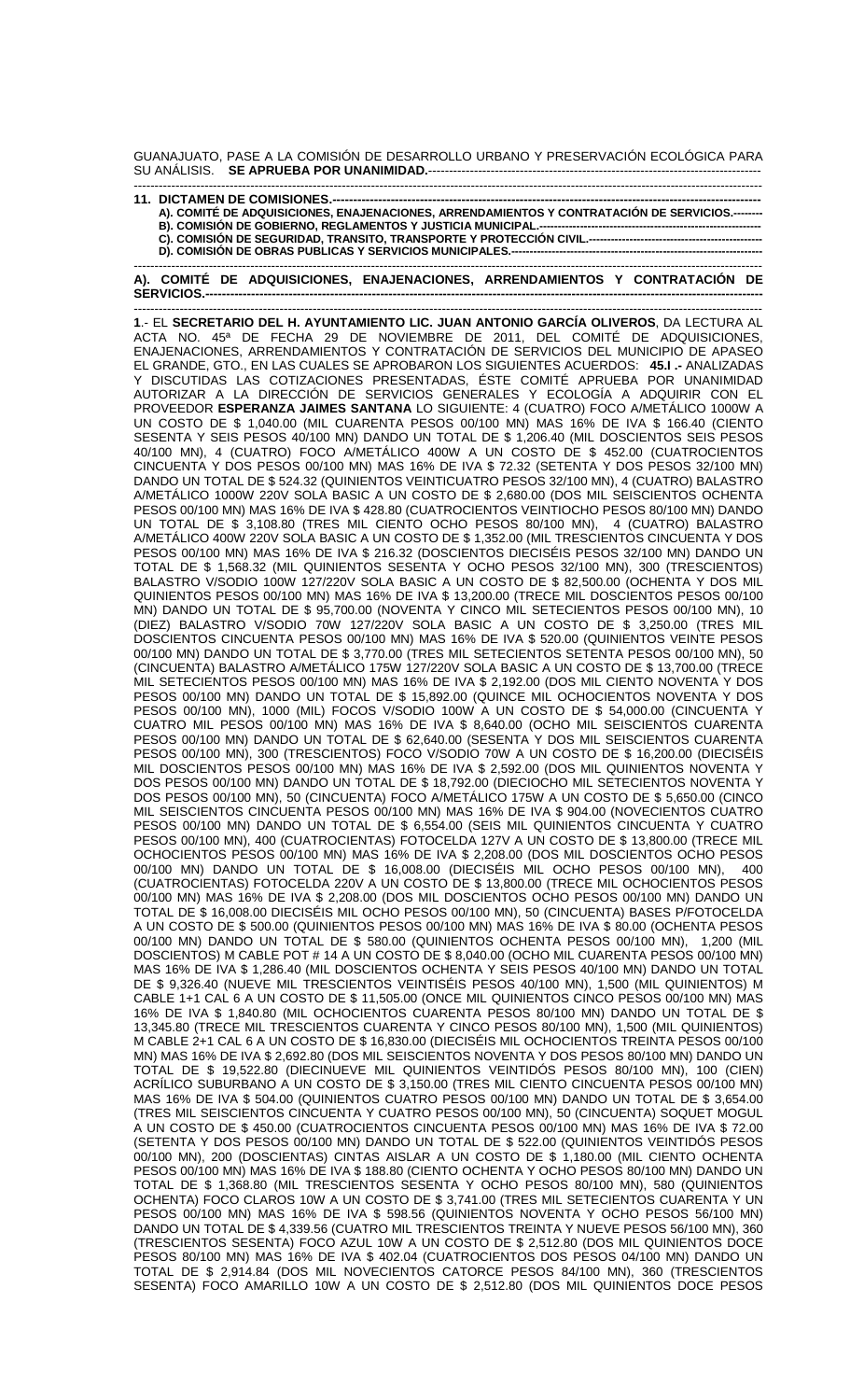80/100 MN) MAS 16% DE IVA \$ 402.04 (CUATROCIENTOS DOS PESOS 04/100 MN) DANDO UN TOTAL DE \$ 2,914.84 (DOS MIL NOVECIENTOS CATORCE PESOS 84/100 MN), 360 (TRESCIENTOS SESENTA) FOCO ROJO 10W A UN COSTO DE \$ 2,512.80 (DOS MIL QUINIENTOS DOCE PESOS 80/100 MN) MAS 16% DE IVA \$ 402.04 (CUATROCIENTOS DOS PESOS 04/100 MN) DANDO UN TOTAL DE \$ 2,914.84 (DOS MIL NOVECIENTOS CATORCE PESOS 84/100 MN), 100 (CIEN) LÁMPARA SUBURBANA V/SODIO 100W 220V COMPLETAS A UN COSTO DE \$ 67,000.00 (SESENTA Y SIETE MIL PESOS 00/100 MN) MAS 16% DE IVA \$ 10,720.00 (DIEZ MIL SETECIENTOS VEINTE PESOS 00/100 MN) DANDO UN TOTAL DE \$ 77,720.00 (SETENTA Y SIETE MIL SETECIENTOS VEINTE PESOS 00/100 MN), 2 (DOS) PROYECTORES CIRCULARES 1000W A/METÁLICOS 220V COMPLETOS A UN COSTO DE \$ 3,260.00 (TRES MIL DOSCIENTOS SESENTA PESOS 00/100 MN) MAS 16% DE IVA \$ 521.60 (QUINIENTOS VEINTIÚN PESOS 60/100 MN) DANDO UN TOTAL DE \$ 3,781.60 (TRES MIL SETECIENTOS OCHENTA Y UN PESOS 60/100 MN) Y 1 (UNA) CAJA DE FOCO INCANDESCENTES 100W (60 PZAS) A UN COSTO DE \$ 174.00 (CIENTO SETENTA Y CUATRO PESOS 00/100 MN) MAS 16% DE IVA \$ 27.84 (VEINTISIETE PESOS 84/100 MN) DANDO UN TOTAL DE \$ 201.84 (DOSCIENTOS UN PESOS 84/100 MN), **DANDO UN TOTAL DE LA COMPRA DE \$ 384,879.16 (TRESCIENTOS OCHENTA Y CUATRO MIL OCHOCIENTOS SETENTA Y NUEVE PESOS 16/100 MN) IVA INCLUIDO.** PARA EL PAGO DE ESTA ADQUISICIÓN SE HARÁ MEDIANTE LA CUENTA RAMO XXXIII EJERCICIO 2011, PARTIDA 5.1.2.4.2461 DENOMINADA MATERIAL ELÉCTRICO Y ELECTRÓNICO. F 211, C 1106, 33.00, 2.2.1 **45.II** ANALIZADAS Y DISCUTIDAS LAS COTIZACIONES PRESENTADAS, ÉSTE COMITÉ APRUEBA POR UNANIMIDAD AUTORIZAR A LA TESORERÍA MUNICIPAL A CONTRATAR LOS SEGUROS PARA LA SEGUNDA FLOTILLA VEHICULAR QUE CONSTA DE **27** VEHÍCULOS CON LA EMPRESA **INBURSA** CON UNA PRIMA NETA ANUAL DE **\$ 190,339.00 (CIENTO NOVENTA MIL TRESCIENTOS TREINTA Y NUEVE PESOS 00/100 MN)** COSTO NETO Y QUE INCLUYE LO SIGUIENTE:

|                |                                |                      |                     |               | <b>NUMERO DE</b>  |                  |
|----------------|--------------------------------|----------------------|---------------------|---------------|-------------------|------------------|
|                | <b>DEPARTAMENTO</b>            | TIPO                 | <b>MARCA</b>        | <b>MODELO</b> | <b>SERIE</b>      | <b>INBURSA</b>   |
|                | Servicios Generales            | <b>CAMIÓN PIPA</b>   | CHEVROLET           | 2001          | 3GBM7H1C71M115119 | \$<br>10.350.00  |
| $\overline{2}$ |                                | <b>CHASIS CABINA</b> | <b>DINA</b>         | 1999          | 3AASAKCN6WS003745 | \$<br>11,508.00  |
| 3              |                                | <b>CHASIS CABINA</b> | <b>DINA</b>         | 1999          | 3AASAKCN4WS003744 | \$<br>11,508.00  |
| 4              |                                | <b>CHASIS CABINA</b> | <b>DINA</b>         | 2000          | 3AACLKPR8YS008332 | \$<br>13.704.00  |
| 5              |                                | <b>CHASIS CABINA</b> | <b>FREIGHTLINER</b> | 2003          | 3ALABUCS63DL68475 | \$<br>11.626.00  |
| 6              |                                | <b>CHASIS CABINA</b> | <b>FREIGHTLINER</b> | 2003          | 3ALABUCS43DL68474 | \$<br>11.626.00  |
| $\overline{7}$ |                                | <b>CHASIS CORAZA</b> | MERCEDEZ BENZ       | 1999          | 3AMBBMHC0XS045543 | \$<br>11.308.00  |
| 8              |                                | <b>CHASIS CABINA</b> | <b>FREIGHTLINER</b> | 2003          | 3ALABUCS23DL68473 | \$<br>11.626.00  |
| 9              | <b>Obras Publicas</b>          | PICK-UP              | <b>NISSAN</b>       | 2001          | 3N6CD12S41K035363 | \$<br>4,143.00   |
| 10             |                                | PICK-UP              | <b>CHEVROLET</b>    | 1997          | 1GCEC2470VZ197562 | \$<br>3,943.00   |
| 11             |                                | PICK-UP F-150        | <b>FORD</b>         | 2007          | 3FTGF17267MA27477 | \$<br>5.461.00   |
| 12             |                                | PICK-UP              | <b>VOLKSWAGEN</b>   | 2012          | 9BWKB05U4CP021045 | \$<br>5.519.00   |
| 13             | Desarrollo Rural               | LUV DOBLE CABINA     | CHEVROLET           | 1999          | 8GGTFRC17XA074448 | \$<br>3.264.00   |
| 14             | Comité del Deporte             | PICK-UP DOBLE CABINA | <b>NISSAN</b>       | 2008          | 3N6DD13S48K001579 | \$<br>6.165.00   |
| 15             | Oficialía Mayor                | <b>FIESTA</b>        | <b>FORD</b>         | 2008          | 9BFBT10N188117817 | \$<br>4.411.00   |
| 16             |                                | PICK UP ESTAQUITAS   | <b>NISSAN</b>       | 2001          | 3N5CD155U1K061389 | S<br>4.591.00    |
| 17             | Fiscalización                  | PICK-UP F-150        | <b>FORD</b>         | 2007          | 3FTRF17267MA27066 | \$<br>5.461.00   |
| 18             | Secretaria del H. Ayuntamiento | <b>SEDAN</b>         | <b>CHEVROLET</b>    | 2011          | KL1PD56BK036300   | \$<br>6.893.00   |
| 19             | Tesorería                      | <b>JETTA</b>         | <b>VOLKSWAGEN</b>   | 2012          | 3VW1V09M4CM010881 | \$<br>6.350.00   |
| 20             | Gobierno                       | <b>TSURU</b>         | <b>NISSAN</b>       | 1997          | 3N1BEAB13VL020811 | \$<br>4.050.00   |
| 21             | Sequridad Publica              | <b>MOTOCICLETA</b>   | <b>SUSUKI</b>       | 2004          | 9FSNJ48A14C001348 | \$<br>4.854.00   |
| 22             |                                | <b>MOTOCICLETA</b>   | <b>SUSUKI</b>       | 2004          | 9FSNJ48AX4C001347 | \$<br>4.854.00   |
| 23             |                                | <b>MOTOCICLETA</b>   | <b>HONDA</b>        | 2005          | 9C2MD34015R600430 | \$<br>4.854.00   |
| 24             |                                | <b>MOTOCICLETA</b>   | <b>HONDA</b>        | 2005          | 9C2MD34045R600261 | \$<br>4.854.00   |
| 25             |                                | <b>MOTOCICLETA</b>   | <b>HONDA</b>        | 2005          | 9C2MD34015R600363 | \$<br>4.854.00   |
| 26             |                                | <b>REMOLQUE</b>      | <b>FERBEL</b>       | 2006          | 3ARBWJ1096EAB0004 | \$<br>6.924.00   |
| 27             |                                | PICK-UP F-150        | <b>FORD</b>         | 2007          | 3FTGF172X7MA27479 | \$<br>5.638.00   |
|                |                                |                      |                     |               | <b>TOTAL</b>      | \$<br>190.339.00 |

PARA CUBRIR EL PAGO DE ESTA CONTRATACIÓN SE HARÁ DE LA FORMA SIGUIENTE: PARA LA DIRECCIÓN DE SEGURIDAD PÚBLICA, VIALIDAD Y TRANSPORTE, MEDIANTE LA CUENTA RAMO XXXIII, PARTIDA 5.1.3.4.3451 DENOMINADA SEGUROS DE BIENES PATRIMONIALES. PARA LA DIRECCIÓN DE SERVICIOS GENERALES Y ECOLOGÍA MEDIANTE LA CUENTA RAMO XXXIII, FONDO II, EJERCICIO 2011, PARTIDA 5.1.3.4.3451 DENOMINADA SEGUROS DE BIENES PATRIMONIALES. PARA LAS DEMÁS DIRECCIONES SE CARGARÁ A LA PARTIDA 5.1.3.4.3451 DENOMINADA SEGUROS DE BIENES PATRIMONIALES CORRESPONDIENTE A CADA UNA DE ELLAS Y SERÁN CONTEMPLADAS DE LA CUENTA PÚBLICA. **45.III** ANALIZADAS Y DISCUTIDAS LAS COTIZACIONES PRESENTADAS, ÉSTE COMITÉ APRUEBA POR UNANIMIDAD AUTORIZAR A CASA DE LA CULTURA "POETA ANTONIO PLAZA" A ADQUIRIR CON EL PROVEEDOR **DISEÑO Y CONSTRUCCIÓN DE ESCENARIOS** 1 (UNO) ESTRADO PARA FINES CULTURALES QUE CONSTA DE LO SIGUIENTE; 45 (CUARENTA Y CINCO) TABLAS DE 1.22 X 1.22 A UN COSTO DE \$ 47,250.00 (CUARENTA Y SIETE MIL DOSCIENTOS CINCUENTA PESOS 00/100 MN) IVA INCLUIDO, 15 (QUINCE) TIJERA 1.00 M A UN COSTO DE \$ 14,094.00 (CATORCE MIL NOVENTA Y CUATRO PESOS 00/100 MN) IVA INCLUIDO, 60 (SESENTA) SOPORTES A UN COSTO DE \$ 8,640.00 (OCHO MIL SEISCIENTOS CUARENTA PESOS 00/100 MN) IVA INCLUIDO, 2 (DOS) ESCALERA A UN COSTO DE \$ 4,560.00 (CUATRO MIL QUINIENTOS SESENTA PESOS 00/100 MN) IVA INCLUIDO Y 60 (SESENTA) NIVELADORES DE 15 CM A UN COSTO DE \$ 5,400.00 (CINCO MIL CUATROCIENTOS PESOS 00/100 MN), **DANDO UN TOTAL DE LA COMPRA DE \$ 79,944.00 (SETENTA Y NUEVE MIL NOVECIENTOS CUARENTA Y CUATRO PESOS 00/100 MN) IVA INCLUIDO.** PARA CUBRIR EL PAGO DE ESTOS TRABAJOS SE REALIZARÁ MEDIANTE RECURSO DEL PROGRAMA DE EQUIPAMIENTO POR PARTE DEL INSTITUTO ESTATAL DE CULTURA, SIENDO SU PARTICIPACIÓN EL 50% DEL COSTO Y EL OTRO 50% SE CUBRIRÁ CON RECURSO MUNICIPAL DE LA CUENTA 1.2.4.6.5691 DENOMINADA OTROS EQUIPOS, SEGÚN CONVENIO DE COLABORACIÓN INSTITUCIONAL IEC/EQUIP. C.C.APASEO EL GRANDE/DPC/01/2011 DE FECHA 01 DE AGOSTO DE 2011, ACTA QUE SE ANEXA AL APÉNDICE DE LA PRESENTE SESIÓN.

------------------------------------------------------------------------------------------------------------------------------------------------------- **ACUERDO**.- SE APRUEBAN LOS ACUERDOS TOMADOS EN EL ACTA NO 45ª DE FECHA 29 DE NOVIEMBRE DE 2011, DEL COMITÉ DE ADQUISICIONES, ENAJENACIONES, ARRENDAMIENTOS Y CONTRATACIÓN DE SERVICIOS DEL MUNICIPIO DE APASEO EL GRANDE, GTO. **SE APRUEBA POR UNANIMIDAD.**-----------------------------------------------------------------------------------------------------------------------------------

------------------------------------------------------------------------------------------------------------------------------------------------------- **2**.- EL **SECRETARIO DEL H. AYUNTAMIENTO LIC. JUAN ANTONIO GARCÍA OLIVEROS**, DA LECTURA AL ACTA NO. 46ª DE FECHA 06 DE DICIEMBRE DE 2011, DEL COMITÉ DE ADQUISICIONES, ENAJENACIONES, ARRENDAMIENTOS Y CONTRATACIÓN DE SERVICIOS DEL MUNICIPIO DE APASEO EL GRANDE, GTO., EN LAS CUALES SE APROBARON LOS SIGUIENTES ACUERDOS: **46.I** ANALIZADAS Y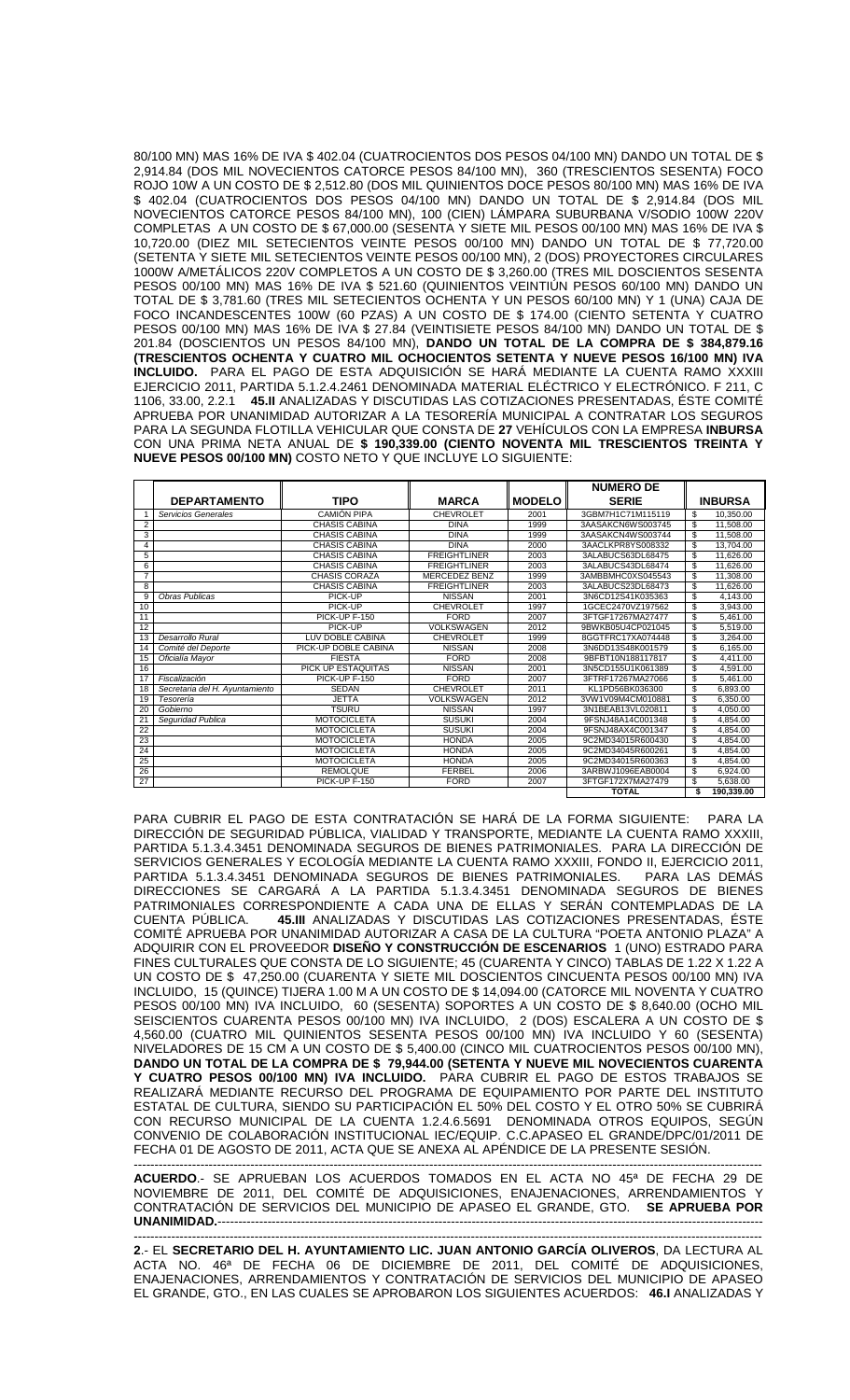DISCUTIDAS LAS COTIZACIONES PRESENTADAS, ÉSTE COMITÉ APRUEBA POR UNANIMIDAD AUTORIZAR A LA SUBDIRECCIÓN DE IMPUESTO INMOBILIARIO Y CATASTRO, COMO PARTE DEL PROYECTO DE MODERNIZACIÓN CATASTRAL, ADQUIRIR CON EL PROVEEDOR **AUTOCOM CELAYA**, 1 (UNO) VEHÍCULO NP300 DOBLE CABINA TÍPICA T/M VERSIÓN ESPECIAL MODELO 2011, CARACTERÍSTICAS; BARRA DE PROTECCIÓN CONTRA IMPACTO LATERAL, COLUMNA DE DIRECCIÓN COLAPSABLE, DESEMPAÑANTE TRASERO, MOTOR KA24DEN, 4 CILINDROS, 16 VÁLVULAS, MANUAL DE 5 VELOCIDADES Y REVERSA, VÁLVULA SENSORA DE CARGA ESTÁNDAR, DELANTEROS DISCOS VENTILADOS, SUSPENSIÓN DELANTERA INDEPENDIENTE, CAPACIDAD DE CARGA 1255 KGS, (ENTRE OTROS) A UN COSTO DE **\$ 194,000.00 (CIENTO NOVENTA Y CUATRO MIL PESOS 00/100 MN) IVA INCLUIDO.** PARA CUBRIR EL PAGO DE ESTA ADQUISICIÓN SE TOMARÁ DE LA CUENTA PÚBLICA, PARTIDA PRESUPUESTAL 1.2.6.3.5411 DENOMINADA AUTOMÓVILES Y CAMIONES. CP11, C0101, 7.00, 1.3.1 **46.II** ANALIZADAS Y DISCUTIDAS LAS COTIZACIONES PRESENTADAS, ÉSTE COMITÉ APRUEBA POR MAYORÍA AUTORIZAR A LA DIRECCIÓN DE DESARROLLO SOCIAL A ADQUIRIR CON EL PROVEEDOR **PROMOTORA DE INFRAESTRUCTURA Y MAQUINARIA MÉXICO, S.A. DE C.V.**, PARA EL PROYECTO FOGONES ECOLÓGICOS, LO SIGUIENTE: SUMINISTRO Y COLOCACIÓN DE 150 (CIENTO CINCUENTA) ESTUFAS ECOLÓGICAS PREFABRICADA TIPO ONIL QUE INCLUYE CUERPO DE CONCRETO ARMADO REFORZADO CON HIERRO, CÁMARA DE COMBUSTIÓN DE CERÁMICA TIPO LADRILLO, COMAL DE METAL TIPO PLANCHA DE LÁMINA NEGRA DE ACERO CAL. 10, CON TODOS SUS BORDES, ROMOS Y PULIDOS, ESTANTE Y GANCHO DE METAL, CHIMENEA DE LÁMINA GALVANIZADA CAL. 26 QUE CONSTA DE 3 TUBOS, 1 CODO, 1 SOMBRERO, 1 CANALETA Y 1 ABRAZADERA, PROTECTOR DE MALLA METÁLICA PARA CHIMENEA Y MATERIAL AISLANTE DE PIEDRA POMEX Y ACCESORIOS (2 CUÑAS DE MADERA, 1 SOBRE CON GRAPAS, CLAVOS Y ALAMBRE, 1 TUBO DE SILICÓN DE ALTA TEMPERATURA), INCLUYE: BASE PARA FOGÓN QUE CONSTA DE 11 BLOCKS DE CONCRETO DE 15X20X40 CMS, CEMENTO, CAL Y ARENA Y TODO LO NECESARIO PARA SU CORRECTA INSTALACIÓN A UN COSTO DE \$ 323,275.50 (TRESCIENTOS VEINTITRÉS MIL DOSCIENTOS SETENTA Y CINCO PESOS 50/100 MN) MAS 16% DE IVA \$ 51,724.08 (CINCUENTA Y UN MIL SETECIENTOS VEINTICUATRO PESOS 08/100 MN) **DANDO UN TOTAL DE LA COMPRA DE \$ 374,999.58 (TRESCIENTOS SETENTA Y CUATRO MIL NOVECIENTOS NOVENTA Y NUEVE PESOS 58/100 MN).** PARA CUBRIR EL PAGO DE ESTA ADQUISICIÓN SE TOMARÁ DE LA CUENTA PÚBLICA, PARTIDA PRESUPUESTAL 1.2.3.5.1.6111 DENOMINADA EDIFICACIÓN HABITACIONAL, FF FRII, FIR, 33, 1.2.3, ACTA QUE SE ANEXA AL APÉNDICE DE LA PRESENTE SESIÓN.-------------------------------------------------------------------------------------------

------------------------------------------------------------------------------------------------------------------------------------------------------- **ACUERDO**.- SE APRUEBAN LOS ACUERDOS TOMADOS EN EL ACTA NO 46ª DE FECHA 06 DE DICIEMBRE DE 2011, DEL COMITÉ DE ADQUISICIONES, ENAJENACIONES, ARRENDAMIENTOS Y CONTRATACIÓN DE SERVICIOS DEL MUNICIPIO DE APASEO EL GRANDE, GTO. **SE APRUEBA CON 9 VOTOS A FAVOR** Y 1 EN CONTRA DEL REGIDOR ING. MANUEL GERARDO BUENROSTRO MORALES.------

------------------------------------------------------------------------------------------------------------------------------------------------------- EL **REGIDOR ING. MANUEL GERARDO BUENROSTRO MORALES**, MANIFIESTA QUE SU VOTO ES EN CONTRA PORQUE EN LO QUE RESPECTA A LOS FOGONES EL PROVEEDOR QUE SE ESCOGIÓ CUESTA \$ 60,000.00 MAS CARO Y SU COMENTARIO NO LO PLASMARON EN EL ACTA DEL COMITÉ.---------------------

-------------------------------------------------------------------------------------------------------------------------------------------------------

**B). COMISIÓN DE GOBIERNO, REGLAMENTOS Y JUSTICIA MUNICIPAL.------------------------------------------------** 

------------------------------------------------------------------------------------------------------------------------------------------------------- **1**.- EL **SECRETARIO DEL H. AYUNTAMIENTO LIC. JUAN ANTONIO GARCÍA OLIVEROS**, DA LECTURA AL DICTAMEN NO. CGRyJM/24/11/2011 RELATIVO AL PAPEL DEL INSTITUTO MUNICIPAL DE INFORMACIÓN Y PLANEACIÓN ESTRATÉGICA DE APASEO EL GRANDE, GTO., DENTRO DEL CONSEJO DE PLANEACIÓN DE DESARROLLO MUNICIPAL (COPLADEM) EN EL CUAL SE RESUELVE LO SIGUIENTE: **PRIMERO**.- CON FUNDAMENTO EN LO DISPUESTO 115 FRACCIÓN II DE LA CONSTITUCIÓN POLÍTICA PARA LOS ESTADOS UNIDOS MEXICANOS, 117 FRACCIÓN I DE LA CONSTITUCIÓN POLÍTICA PARA EL ESTADO DE GUANAJUATO; 69 FRACCIÓN I INCISO B), 70 FRACCIÓN V, 72 FRACCIÓN II, 74 202, DE LA LEY ORGÁNICA MUNICIPAL, ESTA COMISIÓN DE GOBIERNO, REGLAMENTOS Y JUSTICIA MUNICIPAL; ES COMPETENTE PARA ATENDER Y DICTAMINAR LA CUESTIÓN MATERIA DEL PRESENTE OCURSO, MISMA QUE FUE REMITIDA POR EL PLENO DEL H. AYUNTAMIENTO DE APASEO EL GRANDE, GUANAJUATO EN FECHA 20 VEINTE DE JULIO DEL 2010 DOS MIL DIEZ EN OCASIÓN DE LA 33ª SESIÓN ORDINARIA DEL H. AYUNTAMIENTO DE APASEO EL GRANDE, GTO. **SEGUNDO.-** DESPUÉS DE HABER ESTADO REUNIDOS LOS MIEMBROS DE LA PRESENTE COMISIÓN PREVIA CONVOCATORIA REALIZADA A LOS INTEGRANTES POR EL PRESIDENTE DE LA MISMA; EL PASADO 01 DE DICIEMBRE DE 2011, EN LA SALA DE REGIDORES; DEBATIDO Y DISCUTIDO QUE FUE EL ASUNTO CITADO EN SUPRALÍNEAS, SE DICTAMINA Y ACUERDA POR PARTE DE LA COMISIÓN DE GOBIERNO, REGLAMENTOS Y JUSTICIA MUNICIPAL, QUE HA QUEDADO SIN MATERIAL EL OFICIO EN CITA, ATENDIENDO A QUE COMO YA SE MENCIONÓ EN EL CONSIDERANDO PRIMERO EL INSTITUTO MUNICIPAL DE INFORMACIÓN Y PLANEACIÓN ESTRATÉGICA DE APASEO EL GRANDE, GTO., HA QUEDADO LEGALMENTE EXTINTO, Y POR CONSECUENCIA EL CONSEJO DE ADMINISTRACIÓN Y GOBIERNO HA CESADO EN SUS FUNCIONES, POR LO QUE YA NO ES POSIBLE DE FACTO NI DE IURE DETERMINAR EL PAPEL DEL IMIPE DENTRO DEL CONSEJO DE PLANEACIÓN DE DESARROLLO MUNICIPAL (COPLADEM). **TERCERO.-** ES DE APROBARSE EL PRESENTE DICTAMEN, POR LAS CONSIDERACIONES ESGRIMIDAS EN EL CONSIDERANDO PRIMERO, DICTAMEN QUE SE ANEXA AL APÉNDICE DEL ACTA DE LA PRESENTE SESIÓN.-------------------------------------------------------------------------------------------------------------------------------------------

------------------------------------------------------------------------------------------------------------------------------------------------------- **ACUERDO**.- SE APRUEBA EL DICTAMEN NO. CGRyJM/24/11/2011 DE LA COMISIÓN DE GOBIERNO, REGLAMENTOS Y JUSTICIA MUNICIPAL RELATIVO AL PAPEL DEL INSTITUTO MUNICIPAL DE INFORMACIÓN Y PLANEACIÓN ESTRATÉGICA DE APASEO EL GRANDE, GTO., DENTRO DEL CONSEJO DE PLANEACIÓN DE DESARROLLO MUNICIPAL (COPLADEM). **SE APRUEBA POR UNANIMIDAD.**------------

-------------------------------------------------------------------------------------------------------------------------------------------------------

**2**.- EL **SECRETARIO DEL H. AYUNTAMIENTO LIC. JUAN ANTONIO GARCÍA OLIVEROS**, DA LECTURA AL DICTAMEN NO. CGRyJM/25/12/2011 RELATIVO AL OFICIO CIRCULAR NO. 164 ENVIADO POR EL H. CONGRESO DEL ESTADO, EN EL CUAL REMITE INICIATIVA CON EL FIN DE REFORMAR, ADICIONAR Y DEROGAR DIVERSOS ARTÍCULOS DE LA LEY PARA EL EJERCICIO Y CONTROL DE LOS RECURSOS PÚBLICOS PARA EL ESTADO Y LOS MUNICIPIOS DE GUANAJUATO; DE LA LEY ORGÁNICA DEL PODER LEGISLATIVO DEL ESTADO LIBRE Y SOBERANO DE GUANAJUATO; Y DE LA LEY ORGÁNICA MUNICIPAL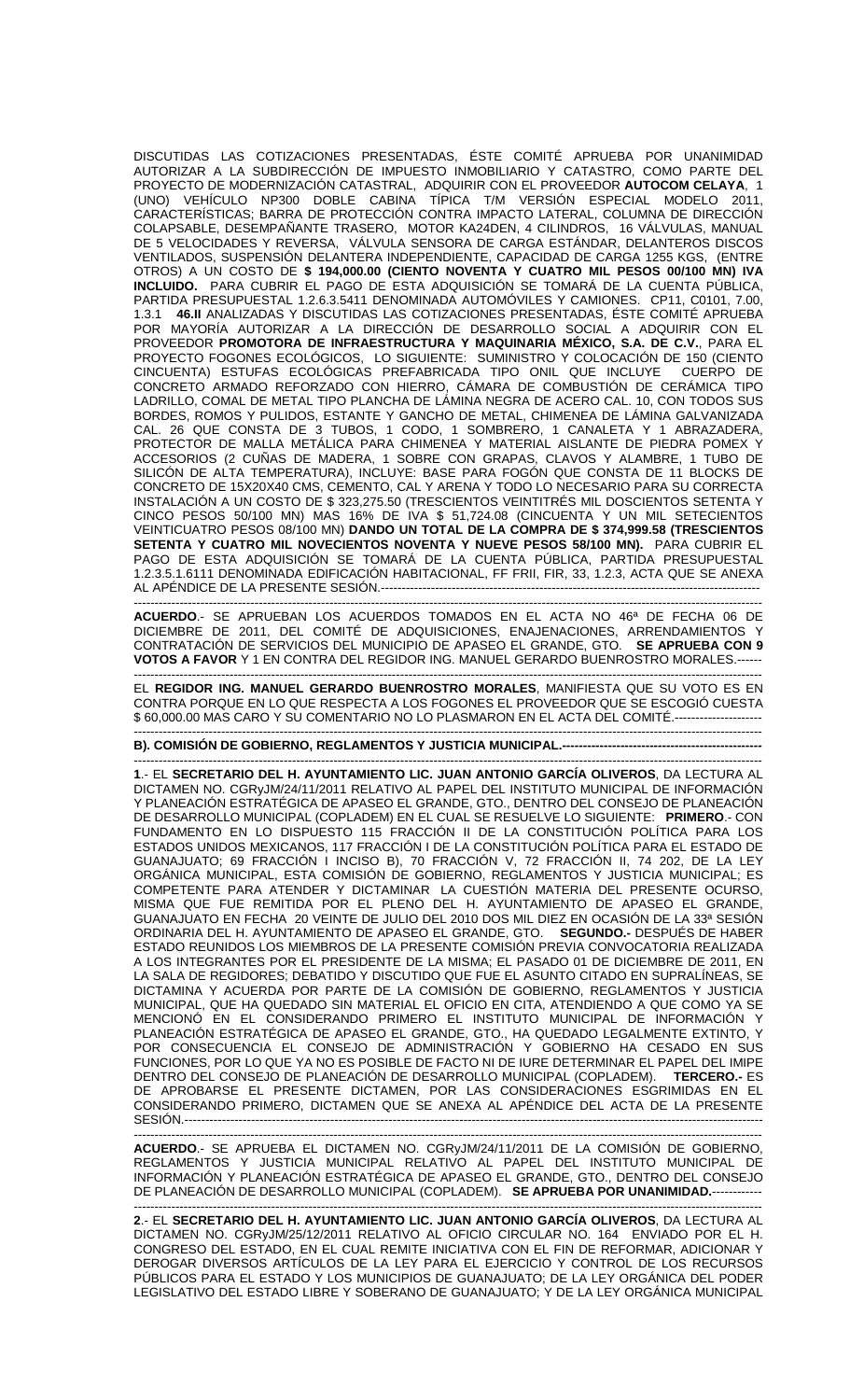PARA EL ESTADO DE GUANAJUATO, EN EL CUAL SE RESUELVE LO SIGUIENTE: **PRIMERO**.- ESTA COMISIÓN RESULTÓ COMPETENTE PARA CONOCER DEL PRESENTE ASUNTO, DE CONFORMIDAD AL ARTÍCULO INVOCADO EN EL PROEMIO DEL PRESENTE DICTAMEN. **SEGUNDO**.- UNA VEZ ANALIZADA LA INICIATIVA DE REFORMA FORMULADA POR LOS DIPUTADOS INTEGRANTES DE LA JUNTA DE GOBIERNO Y COORDINACIÓN POLÍTICA ANTE LA SEXAGÉSIMA PRIMERA LEGISLATURA, A FIN DE REFORMAR, ADICIONAR, Y DEROGAR DIVERSOS ARTÍCULOS DE LA LEY PARA EL EJERCICIO Y CONTROL DE LOS RECURSOS PÚBLICOS PARA EL ESTADO Y LOS MUNICIPIOS DE GUANAJUATO; DE LA LEY ORGÁNICA DEL PODER LEGISLATIVO DEL ESTADO LIBRE Y SOBERANO DE GUANAJUATO; Y DE LA LEY ORGÁNICA MUNICIPAL PARA EL ESTADO DE GUANAJUATO, ESTA COMISIÓN DE GOBIERNO, REGLAMENTOS Y JUSTICIA MUNICIPAL CONSIDERA QUE NO HAY NINGUNA OBSERVACIÓN O COMENTARIO AL RESPECTO. **TERCERO**.- EN VIRTUD DE LO ANTERIOR, ESTA COMISIÓN DE GOBIERNO, REGLAMENTOS Y JUSTICIA MUNICIPAL, TIENE A BIEN SOMETER A SU CONSIDERACIÓN LA APROBACIÓN DEL PRESENTE DICTAMEN EN LOS TÉRMINOS PROPUESTOS, DICTAMEN QUE SE ANEXA AL APÉNDICE DEL ACTA DE LA PRESENTE SESIÓN.-----------------------

------------------------------------------------------------------------------------------------------------------------------------------------------- **ACUERDO**.- SE APRUEBA EL DICTAMEN NO. CGRyJM/25/12/2011 DE LA COMISIÓN DE GOBIERNO, REGLAMENTOS Y JUSTICIA MUNICIPAL RELATIVO AL OFICIO CIRCULAR NO. 164 ENVIADO POR EL H. CONGRESO DEL ESTADO, EN EL CUAL REMITE INICIATIVA CON EL FIN DE REFORMAR, ADICIONAR Y DEROGAR DIVERSOS ARTÍCULOS DE LA LEY PARA EL EJERCICIO Y CONTROL DE LOS RECURSOS PÚBLICOS PARA EL ESTADO Y LOS MUNICIPIOS DE GUANAJUATO; DE LA LEY ORGÁNICA DEL PODER LEGISLATIVO DEL ESTADO LIBRE Y SOBERANO DE GUANAJUATO; Y DE LA LEY ORGÁNICA MUNICIPAL PARA EL ESTADO DE GUANAJUATO. **SE APRUEBA POR UNANIMIDAD.**----------------------------------------------------------------------------------------------------------------------------------------------------------

**3**.- EL **SECRETARIO DEL H. AYUNTAMIENTO LIC. JUAN ANTONIO GARCÍA OLIVEROS**, DA LECTURA AL DICTAMEN NO. CGRyJM/26/12/2011 RELATIVO AL OFICIO CIRCULAR NO. 168 ENVIADO POR EL H. CONGRESO DEL ESTADO DE GUANAJUATO, EN EL CUAL REMITE INICIATIVAS RELATIVAS A LA LEY DE RESPONSABILIDADES ADMINISTRATIVAS DE LOS SERVIDORES PÚBLICOS DEL ESTADO DE GUANAJUATO Y SUS MUNICIPIOS, LEY DEL TRABAJO DE LOS SERVIDORES PÚBLICOS AL SERVICIO DEL ESTADO Y DE LOS MUNICIPIOS Y AL ARTÍCULO 197 DE LA LEY ORGÁNICA MUNICIPAL PARA EL ESTADO DE GUANAJUATO, EN EL CUAL SE RESUELVE LO SIGUIENTE: **PRIMERO**.- ESTA COMISIÓN RESULTÓ COMPETENTE PARA CONOCER DEL PRESENTE ASUNTO, DE CONFORMIDAD AL ARTÍCULO<br>INVOCADO EN EL PROEMIO DEL PRESENTE DICTAMEN. SEGUNDO.- UNA VEZ ANALIZADA LA INVOCADO EN EL PROEMIO DEL PRESENTE DICTAMEN. INICIATIVA FORMULADA POR LAS DIPUTADAS Y DIPUTADOS INTEGRANTES DEL GRUPO PARLAMENTARIO DEL PARTIDO ACCIÓN NACIONAL Y POR LOS DIPUTADOS DE LAS REPRESENTACIONES PARLAMENTARIAS DE LOS PARTIDOS NUEVA ALIANZA, DE LA REVOLUCIÓN DEMOCRÁTICA Y CONVERGENCIA, A EFECTO DE REFORMAR EL ARTÍCULO 27 DE LA LEY DE RESPONSABILIDADES ADMINISTRATIVAS DE LOS SERVIDORES PÚBLICOS DEL ESTADO DE GUANAJUATO Y SUS MUNICIPIOS, ASÍ COMO LA INICIATIVA FORMULADA POR LAS DIPUTADAS Y DIPUTADOS INTEGRANTES DEL GRUPO PARLAMENTARIO DEL PARTIDO REVOLUCIONARIO INSTITUCIONAL, MEDIANTE LA CUAL SE ADICIONAN Y REFORMAN LOS ARTÍCULOS 11, 12, 20, 21, 22 Y 23 DE LA LEY DE RESPONSABILIDADES ADMINISTRATIVAS DE LOS SERVIDORES PÚBLICOS DEL ESTADO DE GUANAJUATO, ASÍ COMO LOS ARTÍCULOS 42 Y 46 DE LA LEY DEL TRABAJO DE LOS SERVIDORES PÚBLICOS AL SERVICIO DEL ESTADO Y DE LOS MUNICIPIOS Y EL ARTÍCULO 197 DE LA LEY ORGÁNICA MUNICIPAL PARA EL ESTADO DE GUANAJUATO, ESTA COMISIÓN DE GOBIERNO, REGLAMENTOS Y JUSTICIA MUNICIPAL CONSIDERA QUE NO HAY NINGUNA OBSERVACIÓN O<br>COMENTARIO AL RESPECTO. TERCERO.- EN VIRTUD DE LO ANTERIOR, ESTA COMISIÓN DE TERCERO.- EN VIRTUD DE LO ANTERIOR, ESTA COMISIÓN DE GOBIERNO, REGLAMENTOS Y JUSTICIA MUNICIPAL, TIENE A BIEN SOMETER A SU CONSIDERACIÓN LA APROBACIÓN DEL PRESENTE DICTAMEN EN LOS TÉRMINOS PROPUESTOS, DICTAMEN QUE SE ANEXA AL APÉNDICE DEL ACTA DE LA PRESENTE SESIÓN.-----------------------------------------------------------------

------------------------------------------------------------------------------------------------------------------------------------------------------- **ACUERDO**.- SE APRUEBA EL DICTAMEN NO. CGRyJM/26/12/2011 DE LA COMISIÓN DE GOBIERNO, REGLAMENTOS Y JUSTICIA MUNICIPAL RELATIVO AL OFICIO CIRCULAR NO. 164 ENVIADO POR EL H. CONGRESO DEL ESTADO, EN EL CUAL REMITE INICIATIVA CON EL FIN DE REFORMAR, ADICIONAR Y DEROGAR DIVERSOS ARTÍCULOS DE LA LEY PARA EL EJERCICIO Y CONTROL DE LOS RECURSOS PÚBLICOS PARA EL ESTADO Y LOS MUNICIPIOS DE GUANAJUATO; DE LA LEY ORGÁNICA DEL PODER LEGISLATIVO DEL ESTADO LIBRE Y SOBERANO DE GUANAJUATO; Y DE LA LEY ORGÁNICA MUNICIPAL PARA EL ESTADO DE GUANAJUATO. **SE APRUEBA POR UNANIMIDAD.**---------------------------------------------- -------------------------------------------------------------------------------------------------------------------------------------------------------

**4**.- EL **SECRETARIO DEL H. AYUNTAMIENTO LIC. JUAN ANTONIO GARCÍA OLIVEROS**, DA LECTURA AL DICTAMEN NO. CGRyJM/27/12/2011 RELATIVO AL OFICIO CIRCULAR NO. 167 ENVIADO POR EL H. CONGRESO DEL ESTADO DE GUANAJUATO, EN EL CUAL REMITE INICIATIVA RELATIVA A LA LEY DE FISCALIZACIÓN SUPERIOR DEL ESTADO DE GUANAJUATO Y A LA LEY DE RESPONSABILIDADES ADMINISTRATIVAS DE LOS SERVIDORES PÚBLICOS DEL ESTADO DE GUANAJUATO Y SUS MUNICIPIOS, EN EL CUAL SE RESUELVE LO SIGUIENTE: **PRIMERO**.- ESTA COMISIÓN RESULTÓ COMPETENTE PARA CONOCER DEL PRESENTE ASUNTO, DE CONFORMIDAD AL ARTÍCULO INVOCADO EN EL PROEMIO DEL PRESENTE DICTAMEN. **SEGUNDO**.- UNA VEZ ANALIZADA LA INICIATIVA FORMULADA POR LAS DIPUTADAS Y DIPUTADOS INTEGRANTES DEL GRUPO PARLAMENTARIO DEL PARTIDO ACCIÓN NACIONAL, ASÍ COMO DE LAS REPRESENTACIONES PARLAMENTARIAS DEL PARTIDO DE CONVERGENCIA Y DEL PARTIDO NUEVA ALIANZA, A EFECTO DE REFORMAR Y ADICIONAR DIVERSOS ARTÍCULOS DE LA LEY DE FISCALIZACIÓN SUPERIOR DEL ESTADO DE GUANAJUATO Y DE LA LEY DE RESPONSABILIDADES ADMINISTRATIVAS DE LOS SERVIDORES PÚBLICOS DEL ESTADO DE GUANAJUATO Y SUS MUNICIPIOS, ÉSTA COMISIÓN DE GOBIERNO, REGLAMENTOS Y JUSTICIA MUNICIPAL CONSIDERA QUE NO HAY NINGUNA OBSERVACIÓN O COMENTARIO AL RESPECTO. **TERCERO**.- EN VIRTUD DE LO ANTERIOR, ESTA COMISIÓN DE GOBIERNO, REGLAMENTOS Y JUSTICIA MUNICIPAL, TIENE A BIEN SOMETER A SU CONSIDERACIÓN LA APROBACIÓN DEL PRESENTE DICTAMEN EN LOS TÉRMINOS PROPUESTOS, DICTAMEN QUE SE ANEXA AL APÉNDICE DEL ACTA DE LA PRESENTE SESIÓN.---

------------------------------------------------------------------------------------------------------------------------------------------------------- **ACUERDO**.- SE APRUEBA EL DICTAMEN NO. CGRyJM/27/12/2011 DE LA COMISIÓN DE GOBIERNO, REGLAMENTOS Y JUSTICIA MUNICIPAL RELATIVO AL OFICIO CIRCULAR NO. 167 ENVIADO POR EL H.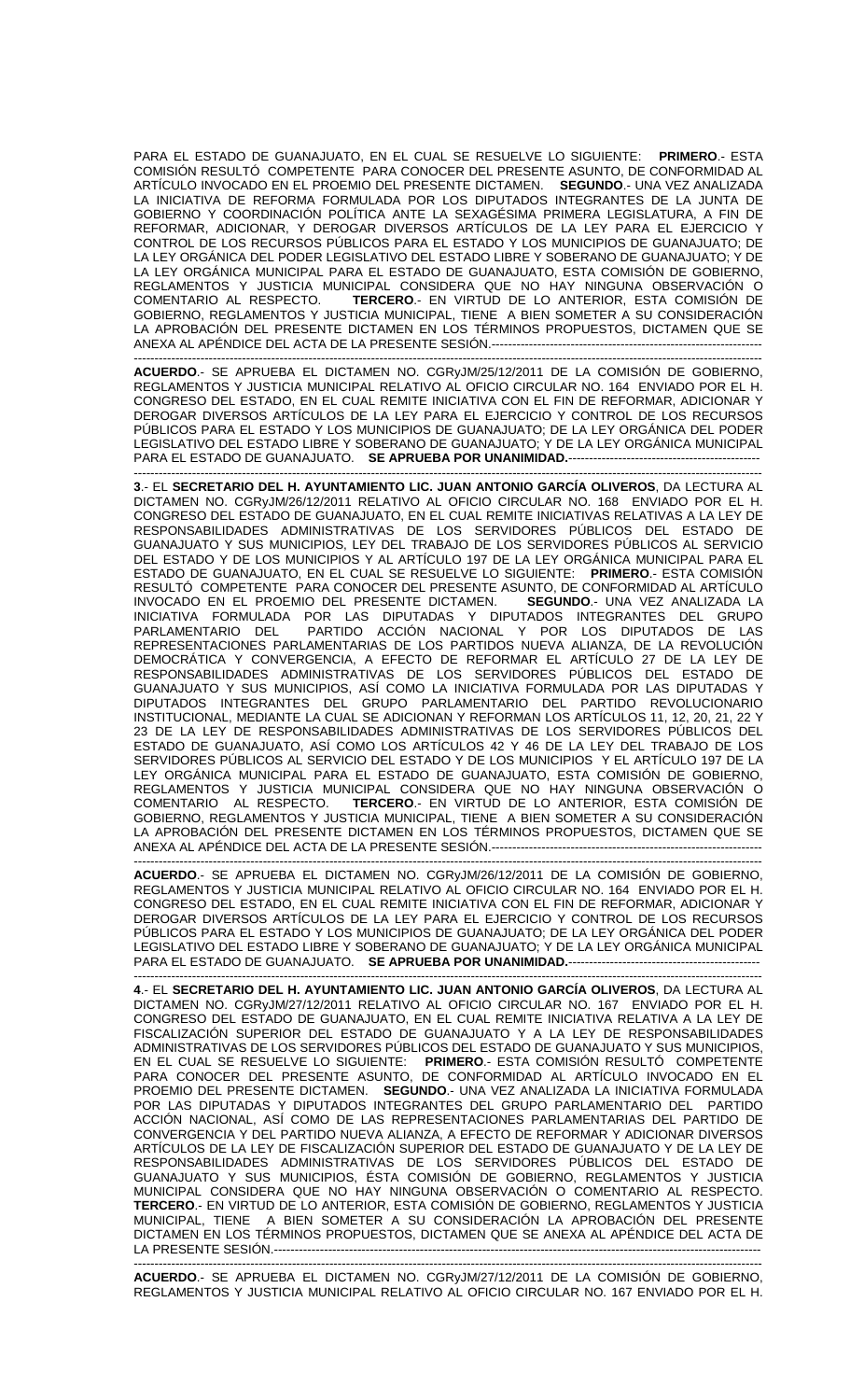CONGRESO DEL ESTADO DE GUANAJUATO, EN EL CUAL REMITE INICIATIVA RELATIVA A LA LEY DE FISCALIZACIÓN SUPERIOR DEL ESTADO DE GUANAJUATO Y A LA LEY DE RESPONSABILIDADES ADMINISTRATIVAS DE LOS SERVIDORES PÚBLICOS DEL ESTADO DE GUANAJUATO Y SUS MUNICIPIOS. **SE APRUEBA POR UNANIMIDAD.**-------------------------------------------------------------------------------------------------------

## ------------------------------------------------------------------------------------------------------------------------------------------------------- **C). COMISIÓN DE SEGURIDAD PÚBLICA, TRANSITO, TRANSPORTE Y PROTECCIÓN CIVIL.-------------------**

------------------------------------------------------------------------------------------------------------------------------------------------------- 1.- EL **SECRETARIO DEL H. AYUNTAMIENTO LIC. JUAN ANTONIO GARCÍA OLIVEROS**, DA LECTURA AL DICTAMEN NO. CSTTPC/08/12/11 RELATIVO A LA SOLICITUD DE AUTORIZACIÓN PARA REALIZAR EL SERVICIO DE SEGURIDAD PRIVADA, POR PARTE DE LA EMPRESA "SEGURIDAD PRIVADA HUITZILOPOCHTLI", EN EL CUAL SE RESUELVE LO SIGUIENTE: **PRIMERO**.- ESTA COMISIÓN RESULTÓ COMPETENTE PARA CONOCER DEL PRESENTE ASUNTO DE CONFORMIDAD AL ARTÍCULO INVOCADO EN EL PROEMIO DEL PRESENTE DICTAMEN. **SEGUNDO**.- COMO RESULTADO DE LA REVISIÓN REFERIDA A LA DOCUMENTACIÓN PRESENTADA, ESTA COMISIÓN DE SEGURIDAD, TRÁNSITO, TRANSPORTE Y PROTECCIÓN CIVIL, CONCLUYE QUE ÉSTA SE ENCUENTRA EN ORDEN Y QUE NO EXISTE INCONVENIENTE EN QUE SE EXPIDA LA AUTORIZACIÓN DE PERMISO A LA EMPRESA DE SEGURIDAD PRIVADA DENOMINADA SEGURIDAD PRIVADA HUITZILOPOCHTLI, S.A. DE C.V. PARA BRINDAR LOS SERVICIOS DE SEGURIDAD PRIVADA, DENTRO DEL MUNICIPIO DE APASEO EL GRANDE, SIEMPRE Y CUANDO ÉSTA SE COORDINE CON LA DIRECCIÓN DE SEGURIDAD PÚBLICA, VIALIDAD Y TRANSPORTE DE DICHO MUNICIPIO Y OBSERVANDO EL APEGO A LA LEY DE SEGURIDAD PÚBLICA PARA EL ESTADO Y EL REGLAMENTO EN LA MATERIA. **TERCERO**.- ASÍ MISMO, SE SUGIERE A LA EMPRESA SE TOME EN CONSIDERACIÓN A LA GENTE DEL MUNICIPIO DE APASEO EL GRANDE PARA QUE SE LES DE EMPLEO DENTRO DE SU ORGANIZACIÓN. CUARTO.- ESTA COMISIÓN DE SEGURIDAD, TRÁNSITO, TRANSPORTE Y PROTECCIÓN CIVIL PONE A CONSIDERACIÓN DE ESTE H. AYUNTAMIENTO EL PRESENTE DICTAMEN PARA SU APROBACIÓN O LO CONDUCENTE, DICTAMEN QUE SE ANEXA AL APÉNDICE DEL ACTA DE LA PRESENTE SESIÓN.--------------------------------------------------------------------------------

------------------------------------------------------------------------------------------------------------------------------------------------------- **ACUERDO**.- SE APRUEBA EL DICTAMEN NO. CSTTPC/08/12/11 DE LA COMISIÓN DE SEGURIDAD, TRANSITO, TRANSPORTE Y PROTECCIÓN CIVIL EN EL CUAL NO EXISTE INCONVENIENTE EN QUE SE EXPIDA LA AUTORIZACIÓN DE PERMISO A LA EMPRESA DE SEGURIDAD PRIVADA DENOMINADA SEGURIDAD PRIVADA HUITZILOPOCHTLI, S.A. DE C.V. PARA BRINDAR LOS SERVICIOS DE SEGURIDAD PRIVADA, DENTRO DEL MUNICIPIO DE APASEO EL GRANDE, SIEMPRE Y CUANDO ÉSTA SE COORDINE CON LA DIRECCIÓN DE SEGURIDAD PÚBLICA, VIALIDAD Y TRANSPORTE DE DICHO MUNICIPIO Y OBSERVANDO EL APEGO A LA LEY DE SEGURIDAD PÚBLICA PARA EL ESTADO Y EL REGLAMENTO EN LA MATERIA. **SE APRUEBA POR UNANIMIDAD.**--------------------------------------------------------------------------------- -------------------------------------------------------------------------------------------------------------------------------------------------------

**C). COMISIÓN DE OBRAS PÚBLICAS Y SERVICIOS MUNICIPALES.-------------------------------------------------------** 

------------------------------------------------------------------------------------------------------------------------------------------------------- 1.- EL **SECRETARIO DEL H. AYUNTAMIENTO LIC. JUAN ANTONIO GARCÍA OLIVEROS**, DA LECTURA AL DICTAMEN NO. COPySM/03/12/2011 RELATIVO A LOS SIGUIENTES PUNTOS: **1**. OFICIO NO. OP/1063/11/2011 ENVIADO POR EL DIRECTOR DE OBRAS PÚBLICAS EN EL CUAL SOLICITA SE PRESENTE EL PROGRAMA DE INVERSIÓN DE OBRA PÚBLICA 2012, **2**. SOLICITUD DE APOYO PARA LA OBRA "RED DE DISTRIBUCIÓN ELÉCTRICO AÉREO" PARA LA COMUNIDAD DE CASTILLO Y **3**. SOLICITUD DE APOYO PARA DESENSOLVE DE CANAL PLUVIAL EN GUADALUPE DEL MONTE, DICTAMEN QUE A ANEXA AL APÉNDICE DEL ACTA DE LA PRESENTE SESIÓN.------------------

------------------------------------------------------------------------------------------------------------------------------------------------------- **ACUERDO**.- SE RATIFICA EL DICTAMEN NO. COPySM/03/12/2011 EMITIDO POR LA COMISIÓN DE OBRAS PUBLICAS Y SERVICIOS MUNICIPALES RELATIVO A LOS SIGUIENTES PUNTOS: **1**. OFICIO NO. OP/1063/11/2011 ENVIADO POR EL DIRECTOR DE OBRAS PÚBLICAS EN EL CUAL SOLICITA SE PRESENTE EL PROGRAMA DE INVERSIÓN DE OBRA PÚBLICA 2012, **2**. SOLICITUD DE APOYO PARA LA OBRA "RED DE DISTRIBUCIÓN ELÉCTRICO AÉREO" PARA LA COMUNIDAD DE CASTILLO Y **3**. SOLICITUD DE APOYO PARA DESENSOLVE DE CANAL PLUVIAL EN GUADALUPE DEL MONTE, EN EL CUAL SE RESOLVIÓ LO SIGUIENTE:

**PRIMERO**.- ESTA COMISIÓN RESULTÓ COMPETENTE PARA CONOCER DEL PRESENTE ASUNTO, DE CONFORMIDAD AL ARTÍCULO INVOCADO EN EL PROEMIO DEL PRESENTE DICTAMEN.

**SEGUNDO**.- SOBRE EL PUNTO NO. **1** DEL PRESENTE DICTAMEN, SE REALIZÓ UNA REVISIÓN AL PROGRAMA DE INVERSIÓN DE LA OBRA PÚBLICA 2012 EN LOS DIFERENTES RUBROS, A MENCIONAR; AGUA POTABLE, ALCANTARILLADO, DRENAJE Y LETRINAS, URBANIZACIÓN MUNICIPAL (TU CALLE),<br>ADRENEL, INFRAESTRUCTURA BÁSICA EDUCATIVA, MEJORAMIENTO DE VIVIENDA, ADRENEL, INFRAESTRUCTURA BÁSICA EDUCATIVA, MEJORAMIENTO DE VIVIENDA, INFRAESTRUCTURA PRODUCTIVA RURAL, INFRAESTRUCTURA DEPORTIVA, DESARROLLO SOCIAL, DIF MUNICIPAL, BECAS, ESTUDIOS Y PROYECTOS, SERVICIOS GENERALES, URBANIZACIÓN MUNICIPAL (PROGRAMA CMR ANTES FIDER), DESARROLLO RURAL Y ACCIONES ESTRATÉGICAS, CON UNA AMPLIA EXPLICACIÓN POR PARTE DEL DIRECTOR DE OBRAS PÚBLICAS ING. LUIS LÓPEZ HERRERA. ACUERDOS.- SE PROPONE SE INCLUYA EN LA HOJA CORRESPONDIENTE AL RUBRO DE INFRAESTRUCTURA BÁSICA EDUCATIVA LA CONSTRUCCIÓN DE:

- 1. CONSTRUCCIÓN DE AULA ADOSADA, IMPERMEABILIZACIÓN, ARENERO Y MANTENIMIENTO EN SANITARIOS EN EL JARDÍN DE NIÑOS "TOHUI" EN LA CABECERA MUNICIPAL CON UN COSTO DE \$ 289,290.00.
- 2. CONSTRUCCIÓN DE BARDA PERIMETRAL, PORTÓN PRINCIPAL Y DRENAJE EN EL JARDÍN DE NIÑOS "QUETZALCÓATL" DE LA COLONIA LOMA BONITA EN LA CABECERA MUNICIPAL CON UN COSTO DE \$ 124,500.00.
- 3. CONSTRUCCIÓN DE BARDA PERIMETRAL, IMPERMEABILIZACIÓN Y ANDADOR EN EL JARDÍN DE NIÑOS "MIGUEL HIDALGO" DE LA COMUNIDAD DE LA CONCEPCIÓN CON UN COSTO DE \$ 110,358.00.
- 4. CONSTRUCCIÓN DE BARDA PERIMETRAL, PATIO CÍVICO Y BODEGA EN EL JARDÍN DE NIÑOS "NIÑO ARTILLERO" DE LA COMUNIDAD DE ÁNGELES DE TENANGO CON UN COSTO DE \$ 193,250.00.